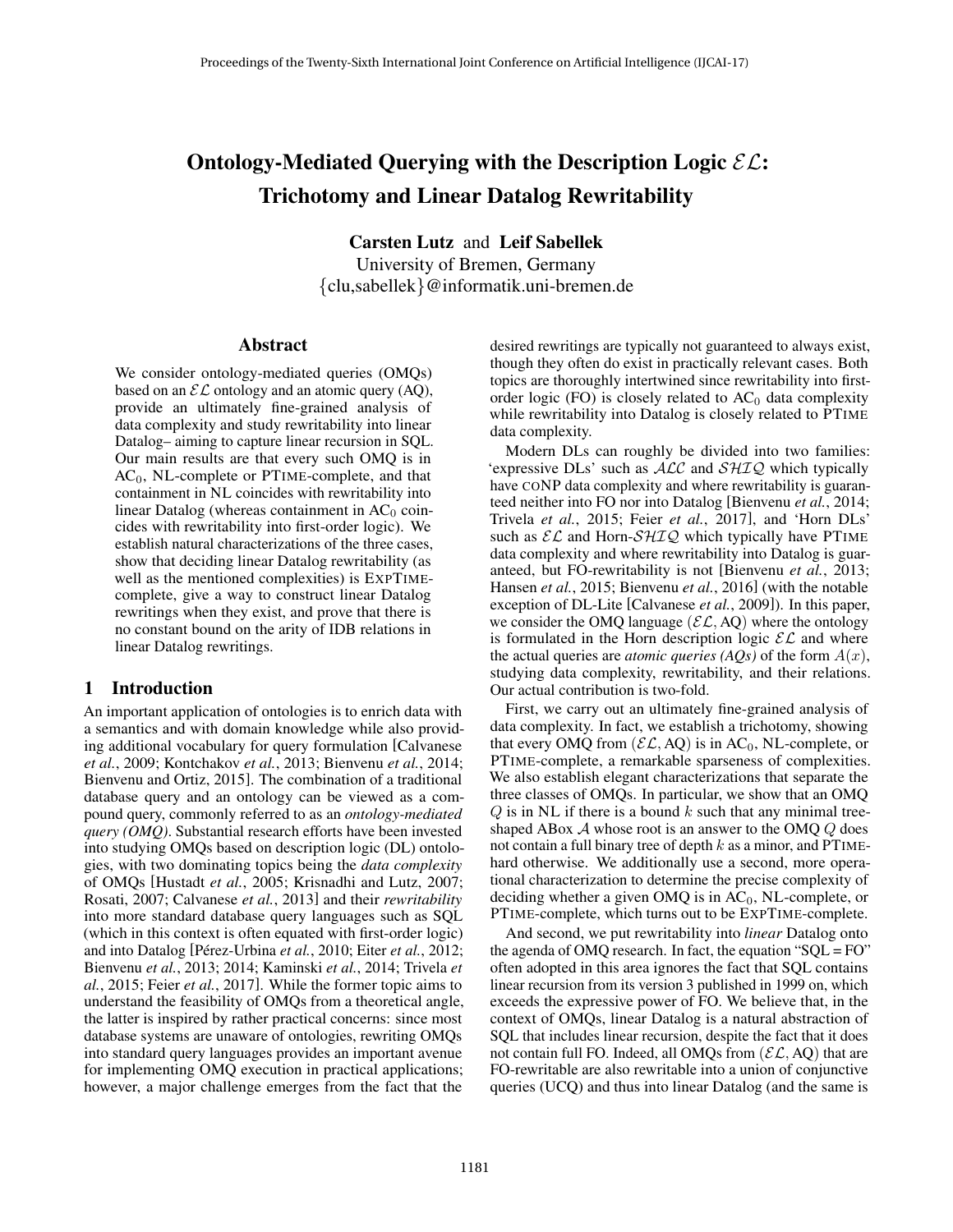true for much more expressive OMQ languages) [Bienvenu *et al.*, 2014]. This shows that the expressive power of FO that lies outside of linear Datalog is not useful when using SQL as a target language for OMQ rewriting. We prove that rewritability into linear Datalog coincides with containment in NL. By what was said above, it is thus EXPTIME-complete to decide whether a given OMQ is rewritable. Moreover, we show how to construct linear Datalog rewritings when they exist and prove that there is no constant bound on the arity of IDB relations in linear Datalog rewritings.

Proof details are in the appendix, which is provided at http://www.cs.uni-bremen.de/tdki/research/papers.html.

## 2 Preliminaries

Let  $N_c$ ,  $N_R$ , and  $N_l$  be countably infinite sets of *concept names*, *role names*, and *individual names*. An EL*-concept* is built according to the syntax rule  $C, D ::= \top | A | C \sqcap D | \exists r.C$ where  $A$  ranges over concept names and  $r$  over role names. An EL*-TBox* is a finite set of *concept inclusions (CIs)* of the form  $C \sqsubseteq D$ , C and D  $\mathcal{EL}$ -concepts. The size of T, denoted  $|\mathcal{T}|$ , is the number of symbols needed to write all CIs of  $\mathcal{T}$ , with each concept and role name counting as one symbol.

An *ABox* is a finite set of *concept assertions* A(a) and *role assertions*  $r(a, b)$  where A is a concept name, r a role name, and a, b individual names. We use  $\text{Ind}(\mathcal{A})$  to denote the set of individuals of the ABox A. A *signature* is a set of concept and role names. We often assume that the ABox is formulated in a prescribed signature, which we call the *ABox signature*. An ABox that only uses concept and role names from a signature Σ is called a Σ*-ABox*.

The semantics of DLs is given in terms of an *interpretation*  $\mathcal{I} = (\Delta^{\mathcal{I}}, \cdot^{\mathcal{I}})$ , where  $\Delta^{\mathcal{I}}$  is a non-empty set (the *domain*) and <sup>*I*</sup> is the *interpretation function*, assigning to each  $A \in N_C$  a set  $A^{\mathcal{I}} \subseteq \Delta^{\mathcal{I}}$  and to each  $r \in \mathsf{N}_{\mathsf{R}}$  a relation  $r^{\mathcal{I}} \subseteq \Delta^{\mathcal{I}} \times \Delta^{\mathcal{I}}$ . The interpretation function is extended to compound concepts by setting  $T^{\mathcal{I}} = \Delta^{\mathcal{I}}$ ,  $(C \sqcap D)^{\mathcal{I}} = C^{\mathcal{I}} \cap D^{\mathcal{I}}$ , and  $(\exists r.C)^{\mathcal{I}} =$ {d ∈ ∆ | ∃e ∈ ∆ : (d, e) ∈ r <sup>I</sup>}. An interpretation I *satisfies* a CI  $C \sqsubseteq D$  if  $C^{\mathcal{I}} \subseteq D^{\mathcal{I}}$ , a concept assertion  $A(a)$  if  $a \in A^{\mathcal{I}}$ , and a role assertion  $r(a, b)$  if  $(a, \overline{b}) \in r^{\mathcal{I}}$ . We say that  $\mathcal I$  is a *model of* a TBox or an ABox if it satisfies all inclusions or assertions in it.

An *atomic query (AQ)* takes the form  $A(x)$ , A a concept name. We write  $A, \mathcal{T} \models A(a)$  if  $a \in \text{Ind}(A)$  and in every model  $\mathcal I$  of  $\mathcal A$  and  $\mathcal T$ , we have  $a \in A^{\mathcal I}$ . An *ontology-mediated query (OMQ)* is a triple  $Q = (\mathcal{T}, \Sigma, A(x))$  with  $\mathcal T$  a TBox,  $\Sigma$  an ABox signature, and  $A(x)$  an AQ. We assume w.l.o.g. that A occurs in T. Let A be a  $\Sigma$ -ABox. We write  $A \models Q(a)$ and say that *a* is *an answer to Q on A* if  $A, \mathcal{T} \models A(a)$ . The *evaluation problem* for  $Q$  is to decide, given a  $\Sigma$ -ABox  $\mathcal A$  and an  $a \in \mathcal{A}$ , whether  $\mathcal{A} \models Q(a)$ . When we speak about the complexity of an OMQ Q, we generally mean its evaluation problem. It is thus understood what we mean when saying that Q is in PTIME or NL-hard. We use  $(\mathcal{EL}, AQ)$  to denote set of all OMQs  $(\mathcal{T}, \Sigma, A(x))$  where  $\mathcal{T}$  is an  $\mathcal{EL}\text{-}\text{TBox}$ . It is known that all OMQs in  $(\mathcal{EL}, AQ)$  are in PTIME [Rosati, 2007; Krisnadhi and Lutz, 2007].

A *Datalog rule*  $\rho$  has the form  $S(\mathbf{x}) \leftarrow R_1(\mathbf{y}_1) \wedge \cdots \wedge R_n$  $R_n(\mathbf{y}_n)$  where  $n > 0$  and  $S, R_1, \ldots, R_n$  are relations of any arity and  $x, y_i$  denote tuples of variables. We refer to  $S(x)$ as the *head* of  $\rho$ , and to  $R_1(\mathbf{y}_1) \wedge \cdots \wedge R_n(\mathbf{y}_n)$  as the *body*. Every variable that occurs in the head of a rule is required to also occur in its body. A *Datalog program* Π is a finite set of Datalog rules with a selected unary *goal relation* goal that does not occur in rule bodies. Relation symbols that occur in the head of at least one rule of Π are *intensional (IDB) relations*, and all remaining relation symbols in Π are *extensional (EDB) relations*. In our context, EDB relations must be unary or binary and are identified with concept names and role names. Note that, by definition, goal is an IDB relation. A Datalog program is *linear* if each rule body contains at most one IDB relation. The *width* of a Datalog program is the maximum arity of non-goal IDB relations used in it and its *diameter* is the maximum number of variables that occur in a rule in Π. For an ABox A that uses only EDB relations from Π and  $a \in \text{Ind}(\mathcal{A})$ , we write  $\mathcal{A} \models \Pi(a)$  if a is an answer to  $\Pi$  on  $\mathcal{A}$ , defined in the usual way [Abiteboul *et al.*, 1995].

A Datalog program Π over EDB signature Σ is a *rewriting* of an OMQ  $Q = (\mathcal{T}, \Sigma, A(x))$  if for all  $\Sigma$ -ABoxes A and all  $a \in \text{Ind}(\mathcal{A})$ , we have  $\mathcal{A} \models Q(a)$  iff  $\mathcal{A} \models \Pi(a)$ . We say that Q is *(linear) Datalog-rewritable* if there is a (linear) Datalog program that is a rewriting of  $Q$ . It is well-known that, in  $\mathcal{EL}$ , all OMQs are Datalog-rewritable. It follows from the results in this paper that there are simple OMQs  $Q =$  $(\mathcal{T}, \Sigma, A(x))$  that are not linear Datalog-rewritable, choose e.g.  $\mathcal{T} = {\exists r.A \sqcap \exists s.A \sqsubseteq A}$  and  $\Sigma = \{r, s, A\}.$ 

Throughout the paper, we generally and without further notice assume TBoxes to be in *normal form*, that is, to contain only concept inclusions of the form  $\exists r.A_1 \sqsubseteq A_2$ ,  $\top \sqsubseteq A_1$ ,  $A_1 \sqcap A_2 \sqsubseteq A_3$ ,  $A_1 \sqsubseteq \exists r.A_2$  where all  $A_i$  are concept names. Every TBox  $T$  can be converted into a TBox  $T'$  in normal form in linear time [Baader *et al.*, 2005], introducing fresh concept names; the resulting TBox  $\mathcal{T}'$  is a conservative extension of  $\mathcal T$ , that is, every model of  $\mathcal T'$  is a model of  $T$  and, conversely, every model of  $T$  can be extended to a model of  $\mathcal{T}'$ . Consequently, when  $\mathcal T$  is replaced in an OMQ  $Q = (\mathcal{T}, \Sigma, A_0(x))$  with  $\mathcal{T}'$  resulting in an OMQ  $Q'$ , then  $Q$  and  $Q'$  are equivalent in the sense that they give the same answers on all  $\Sigma$ -ABoxes. Thus, conversion of the TBox in an OMQ into normal form does not impact evaluation complexity nor rewritability into linear Datalog (or any other language).

We shall often deal with ABoxes that are tree-shaped. By a *tree*, we generally mean a directed (unlabelled) tree  $T = (V, E)$ , defined in the usual way. Every ABox gives rise to a directed graph  $G_A = (\text{Ind}(\mathcal{A}), \{(a, b) \mid r(a, b) \in$ A for some r}). We say that A is *tree-shaped* if  $G_A$  is a tree and  $r(a, b), s(a, b) \in A$  implies  $r = s$ . The importance of tree-shaped ABoxes is due to the fact that OMQs from  $(\mathcal{EL}, AQ)$  cannot distinguish between a  $\Sigma$ -ABox and its unraveling into a tree, see [Lutz and Wolter, 2012] or the appendix of this paper.

We introduce some further standard graph theoretic notions for ABoxes. A *homomorphism* from an ABox  $A_1$  to an ABox  $\mathcal{A}_2$  is a total function  $h$ :  $\text{Ind}(\mathcal{A}_1) \rightarrow \text{Ind}(\mathcal{A}_2)$  such that  $A(a) \in \mathcal{A}_1$  implies  $A(h(a)) \in \mathcal{A}_2$  and  $r(a, b) \in \mathcal{A}_1$  implies  $r(h(a), h(b)) \in \mathcal{A}_2$ . We write  $\mathcal{A}_1 \rightarrow \mathcal{A}_2$  if there is a homomorphism from  $A_1$  to  $A_2$ . A directed graph  $G = (V, E)$ is a *minor* of an ABox A if G is a minor of  $G_A$ , that is, if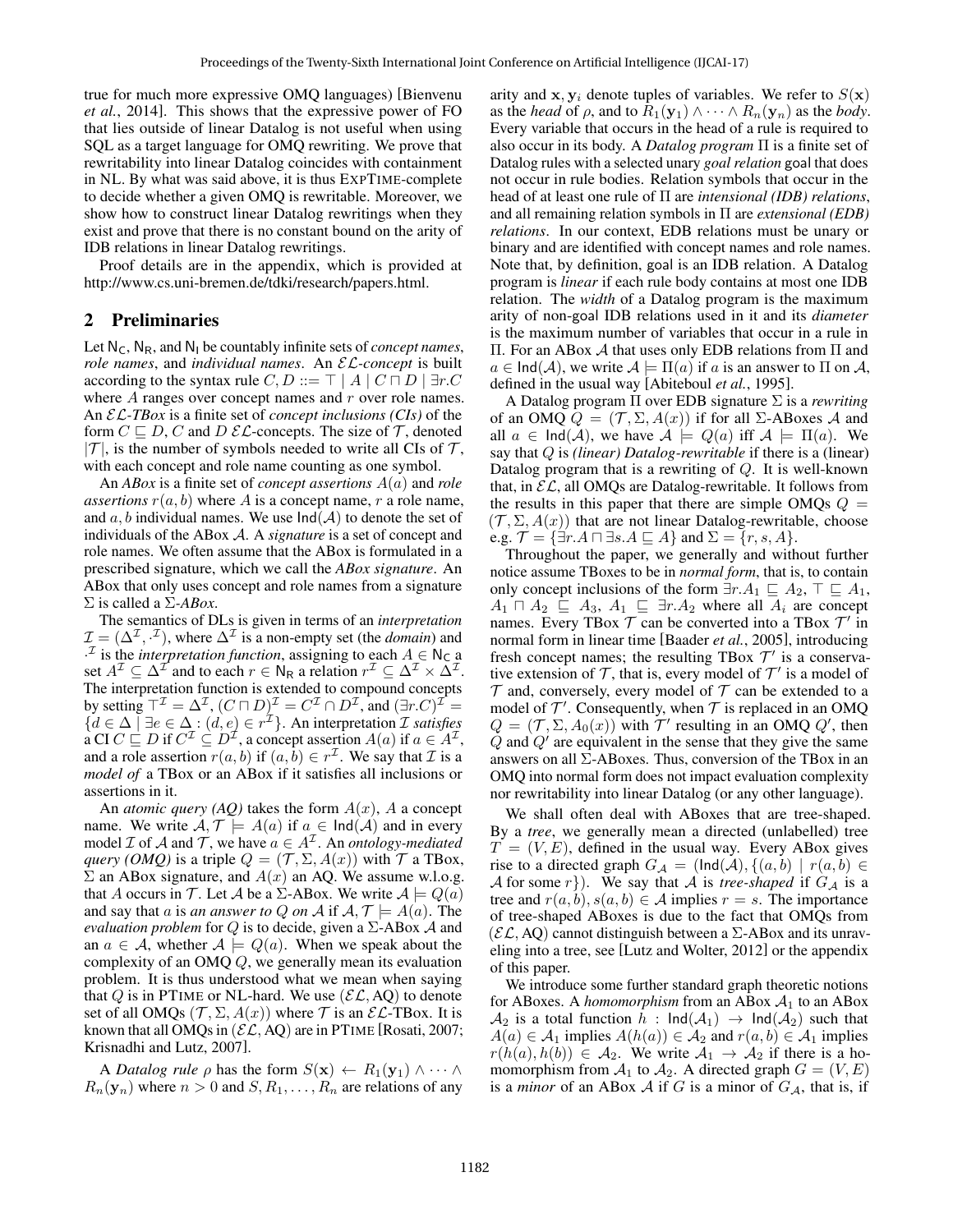$G$  can be obtained from  $G_A$  by deleting edges and vertices and by contracting edges. A *path decomposition* of a directed graph  $(V, E)$  is a sequence  $S_1, \ldots, S_n$  of subsets of V such that for every  $(a, b) \in E$  there is a set  $S_i$  with  $a, b \in S_i$ and  $S_i \cap S_k \subseteq S_j$ , for all  $i \leq j \leq k$ . A path decomposition is an  $(\ell, k)$ -*path decomposition* if  $k = \max_{i=1}^{n} |S_i|$  and  $\ell = \max_{i=1}^{n-1} |S_i \cap S_{i+1}|$ . The *pathwidth* of a directed graph  $(V, E)$  is the smallest k such that  $(V, E)$  has an  $(\ell, k + 1)$ -path decomposition for some  $\ell > 0$ . We identify the *pathwidth of an ABox A* with the pathwidth of  $G_A$ .

## 3 NL, PTime, Linear Datalog Rewritability

We establish a dichotomy between PTIME and NL for evaluating queries from  $(\mathcal{EL}, AQ)$ , also showing that containment in NL coincides with rewritability into linear Datalog (unless  $NL = PTIME$ ). The dichotomy is based on a characterization of containment in NL via a 'bounded amount of branching' in ABoxes whose root is an answer to the query. The linear Datalog programs constructed in the proofs are of unbounded width. We establish a hierarchy theorem which shows that this is unavoidable.

Let  $Q = (\mathcal{T}, \Sigma, A_0(x))$  be an OMQ. We say that Q is *unboundedly branching* if for every  $k \geq 0$ , there is a treeshaped  $\Sigma$ -ABox  $\mathcal A$  such that

- 1.  $A, \mathcal{T} \models A_0(a), a$  the root of A, and A is minimal with this property (w.r.t. set inclusion)
- 2. A has the full binary tree of depth  $k$  as a minor.

Otherwise, Q is *boundedly branching*. In the latter case, the *branching limit* of Q is the maximum integer k such that there is a tree-shaped  $\Sigma$ -ABox A that satisfies Conditions 1 and 2 above. The branching limit is 0 if there is no tree-shaped Σ-ABox A that satisfies Condition 1.

**Example 1.** (1) The OMQ  $Q_1 = (T_1, \{A, r, s\}, A(x))$  with  $\mathcal{T}_1 = \{ \exists r.A \sqsubseteq B_1, \exists s.A \sqsubseteq B_2, B_1 \sqcap B_2 \sqsubseteq A \}$  is unboundedly branching as witnessed by the ABoxes  $A_1, A_2, \ldots$  where  $\mathcal{A}_i$  is a full binary tree of depth  $i,$  each left successor connected via the role name  $r$ , each right successor via the role name  $s$ , and with the concept name A asserted for each leaf.

(2) The OMQ  $Q_2 = (\mathcal{T}_2, \{A, r, s\}, B_{12}(x))$  with  $\mathcal{T}_2 =$  $\{\exists r.A \subseteq B_1, \exists s.A \subseteq B_2, \exists s.B_2 \subseteq B_2, B_1 \sqcap B_2 \subseteq$  $B_{12}$ ,  $\exists r.B_{12} \sqsubseteq B_1$  is boundedly branching with branching limit one. In fact, every minimal tree-shaped Σ-ABox whose root is an answer to  $Q_2$  consists of a single r-path with an s-path starting at each non-leaf node and with A asserted for each leaf. Note that the number of individuals at which a branching occurs is unbounded in such ABoxes.

The following theorem sums up the results obtained in this section, except for the width hierarchy (Theorem 15).

**Theorem 2.** For every OMQ  $Q \in (\mathcal{EL}, AQ)$ , one of the fol*lowing applies:*

*1.* Q *is* PTIME*-hard and not expressible in linear Datalog;*

*2.* Q *is rewritable into linear Datalog and thus in* NL*.*

*Bounded branching of* Q *implies linear Datalog rewritability and delineates the two cases.*

Note that Theorem 2 implies that any OMO from  $(E\mathcal{L}, A\mathcal{O})$ is linear Datalog rewritable if and only if it is in NL (unless  $NL = PTIME$ ). It is interesting to compare Theorem 2 with the result by [Afrati and Cosmadakis, 1989] that there are Datalog-queries that are not expressible as a linear Datalog program, but belong to  $\mathcal{NC}^2$  and are thus unlikely to be PTIME-hard.

#### 3.1 Characterizations and PTime-Hardness

Theorem 2 provides a characterization of PTIME-hardness in terms of unbounded branching that is elegant, but does not lend itself to hardness proofs very well. For this reason, we establish a second characterization designed to enable a reduction from the PTIME-complete *path systems accessibility* (PSA) problem and show that both characterizations are equivalent. The new characterization will also be handy later on to decide the rewritability of OMQs into linear Datalog.

An instance of PSA takes the form  $G = (V, E, S, t)$  where V is a finite set of nodes, E is a ternary relation on V,  $S \subseteq V$ is a set of source nodes, and  $t \in V$  is a target node. G is a yes instance if t is accessible, where a node  $v \in V$  is *accessible* if  $v \in S$  or there are accessible nodes  $u, w$  with  $(u, w, v) \in E$ .

Before we can state the new characterization, we need some preliminaries. Let  $T$  be a TBox. A  $T$ *-type* is a set t of concept names from  $T$  that is closed under  $T$ -consequence, that is, if  $\mathcal{T} \models \Box t \sqsubseteq A$ , then  $A \in t$ . For any ABox  $\mathcal{A}$  and  $a \in \mathsf{Ind}(\mathcal{A})$ , we use  $\text{tp}_{\mathcal{A},\mathcal{T}}(a)$  to denote the set of concept names  $A$  from  $\mathcal T$  such that  $\mathcal A, \mathcal T \models A(a)$ , which is a  $\mathcal T$ -type. If M is a set of concept names, then by  $M(a)$  we denote the ABox  ${A(a) | A \in M}$ . We also write  $A, \mathcal{T} \models M(a)$ , meaning that  $A, \mathcal{T} \models A(a)$  for all  $A \in M$ . For every tree-shaped ABox A and  $a \in \text{Ind}(\mathcal{A})$ , we use  $\mathcal{A}^a$  to denote the sub-tree ABox of A that has a as the root. Moreover, we use  $A_a$  to denote  $A \backslash A^a$ , that is, the ABox obtained from A by removing all assertions that involve descendants of  $\alpha$  (making  $\alpha$  a leaf) and all assertions of the form  $A(a)$ . We also combine these notations, writing for example  $\mathcal{A}_{bc}^{\hat{a}}$  for  $((\mathcal{A}^{a})_{b})_{c}$ .

**Definition 3.** An OMQ  $(\mathcal{T}, \Sigma, A_0(x)) \in (\mathcal{EL}, AQ)$  *has the ability to simulate* PSA if there are  $\mathcal{T}$ -types  $t_0, t_1$  and a treeshaped  $\Sigma$ -ABox  $\mathcal A$  with root a and distinguished non-root individuals  $b, c, d$  where c and d are distinct incomparable descendants of b such that

- 1.  $\mathcal{A}, \mathcal{T} \models A_0(a);$
- 2.  $t_1 = \text{tp}_{\mathcal{A}, \mathcal{T}}(b) = \text{tp}_{\mathcal{A}, \mathcal{T}}(c) = \text{tp}_{\mathcal{A}, \mathcal{T}}(d);$
- 3.  $A_b \cup t_0(b)$ ,  $\mathcal{T} \not\models A_0(a);$
- 4. tp $\begin{array}{c} \n\mathsf{d}_c \cup \nabla c \cup \nabla c(c) , \nabla \nabla \nabla c \end{array} = \mathsf{t}_0 \mathsf{d}_d \cup \nabla c(d) , \nabla \nabla \nabla c \cdot \nabla c \cdot \nabla c \cdot \nabla c \cdot \nabla c \cdot \nabla c \cdot \nabla c \cdot \nabla c \cdot \nabla c \cdot \nabla c \cdot \nabla c \cdot \nabla c \cdot \nabla c \cdot \nabla c \cdot \nabla c \cdot \nabla c \cdot \nabla c \cdot \nabla c \cdot \nabla c$

We define  $A_{\text{finish}} := A_b$ ,  $A_{\wedge} := A_{cd}^b$  and  $A_{\text{start}} := A^b$ .

**Example 4.** The OMQ  $Q_1$  from Example 1 has the ability to simulate PSA. Figure 1 shows a witnessing ABox  $A$  according to Definition 3 where  $t_1 = \{A, B_1, B_2\}$  and  $t_0 = \{B_2\}.$ 

PSA is PTIME-hard under FO-reductions [Immerman, 1999]. Using a reduction from this probem, we show that having the ability to simulate PSA is sufficient for PTIMEhardness under FO-reductions. In particular, we use the ABox  $A_{\wedge}$  from Definition 3 to implement an "and" gate where  $t_0$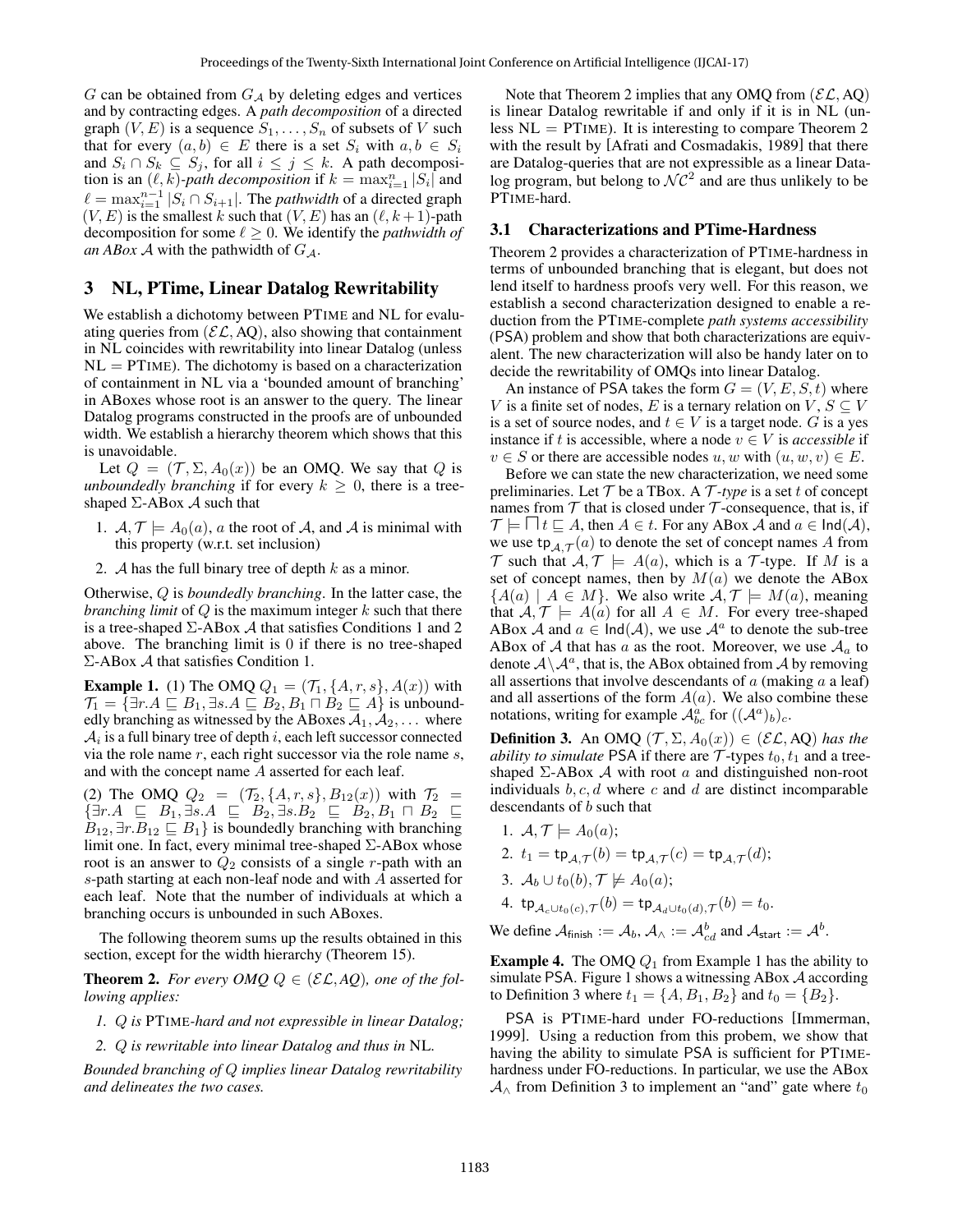

Figure 1: Witness ABox for Example 4

and  $t_1$  represent the truth values zero and one to capture the behaviour of the ternary relation  $E$  in PSA.

**Lemma 5.** *If*  $Q \in (\mathcal{EL}, AQ)$  *has the ability to simulate* PSA, *then* Q *is* PTIME*-hard under FO-reductions.*

To link Lemma 5 to Theorem 2, we next show that the ability to simulate PSA is equivalent to unbounded branching.

**Proposition 6.** *Let*  $Q \in (\mathcal{EL}, AQ)$ *. Then*  $Q$  *has the ability to simulate* PSA *iff* Q *is unboundedly branching.*

The " $\Rightarrow$ " direction is proved by taking an ABox A that witnesses the ability to simulate PSA and then glueing together disjoint copies of  $A_{\wedge}$  to obtain tree-shaped ABoxes whose root is an answer to Q, which are minimal with this property, and that contain deeper and deeper full binary trees as a minor. The " $\Leftarrow$ " direction is based on a combinatorial argument: if we take a minimal tree-shaped ABox that makes Q true at the root and contains a deep full binary tree as a minor, then it must contain an ABox that witnesses the ability to simulate PSA.

#### 3.2 NL and Linear Datalog-Rewritability

We show that bounded branching characterizes containment in NL as well as linear Datalog rewritability, which therefore coincide (unless  $NL = PTIME$ ). We also give a way to construct linear Datalog rewritings when they exist.

**Proposition 7.** Let  $Q \in (\mathcal{EL}, AQ)$ . Then Q is boundedly *branching iff* Q *is rewritable into a linear Datalog program. Moreover, if the branching limit of* Q *is* k*, then there is a linear Datalog rewriting of width*  $k + 1$ *.* 

Direction " $\Rightarrow$ ". Let  $Q = (\mathcal{T}, \Sigma, A_0(x))$  be an OMQ from  $(\mathcal{EL}, AQ)$ . For each  $k > 0$ , we construct a linear Datalog program  $\Pi_{Q,k}$  that is sound as a rewriting of Q and complete on ABoxes that do not have the full binary tree of depth  $k$ as a minor. The program  $\Pi_{Q,k}$  uses IDB relations of the form  $P_{t_1,\dots,t_m}$  where  $t_1,\dots,t_m$ , are  $\mathcal T$ -types; the arity of this relation is  $m \leq k$ . For any finite set S of concepts, we use  $cl_{\mathcal{T}}(S)$  to denote the smallest (w.r.t. set inclusion)  $\mathcal{T}$ -type t with  $\mathcal{T} \models \Box S \sqsubseteq t$ . Let N be the set of all concept names from  $\mathcal T.$  The program  $\Pi_{Q,k}$  consists of five types of rules:

Start rules:  $P_{\text{cl}_{\mathcal{T}}(S)}(x) \leftarrow S(x)$  for all  $S \subseteq N$  and where  $S(x)$  abbreviates  $\bigwedge_{A \in S} A(x)$ ;

Extension rules:  $P_{t_1,\dots,t_m,\text{cl}_{\mathcal{T}}(S)}(x_1,\dots,x_m,y)$  $P_{t_1,\dots,t_m}(x_1,\dots,x_m) \wedge S(y)$  for all  $S \subseteq N$  and  $\mathcal{T}$ -types  $t_1, \ldots, t_m;$ 

Step rules:  $P_{t_1,\ldots,t_{m-1},t}(x_1,\ldots,x_{m-1},y) \leftarrow$  $P_{t_1,...,t_m}(x_1,...,x_m) \wedge r(y,x_m) \wedge S(y)$  for all  $S \subseteq N$  and T-types  $t_1, \ldots, t_m$  where  $t = cl_{\mathcal{T}}(S \cup \{ \exists r.A \mid A \in t_m \})$ ;

Consolidation rules:  $P_{t_1,\dots,t_{m-2},t}(x_1,\dots,x_{m-1})$  $P_{t_1,\dots,t_m}(x_1,\dots,x_{m-1},x_{m-1})$  for all  $S \subseteq N$  and  $\mathcal{T}$ -types  $t_1, \ldots, t_m, t$  where  $t = cl_{\mathcal{T}}(t_{m-1} \cup t_m);$ 

Goal rules: goal $(x) \leftarrow P_t(x)$  for all T-types t with  $A_0 \in t$ .

**Example 8.** We give a fragment of the program  $\Pi_{Q_2,2}$  for the OMQ  $Q_2$  from Example 1 that is equivalent to the full  $\Pi_{Q_2,2}$ and showcases the purpose of the different rules. For readability, we use representative concept names in the subscript of IDB relations instead of types:

$$
P_A(x) \leftarrow A(x) \qquad P_{B_1}(x) \leftarrow r(x, y) \land P_A(y)
$$
  
\n
$$
P_{B_1,A}(x, y) \leftarrow P_{B_1}(x) \land A(y)
$$
  
\n
$$
P_{B_1,B_2}(x, y) \leftarrow s(y, z) \land P_{B_1,A}(x, z)
$$
  
\n
$$
P_{B_1,B_2}(x, y) \leftarrow s(y, z) \land P_{B_1,B_2}(x, z)
$$
  
\n
$$
P_{B_{12}}(x) \leftarrow P_{B_1,B_2}(x, x)
$$
  
\n
$$
P_{B_1}(x) \leftarrow r(x, y) \land P_{B_{12}}(y) \qquad \text{goal}(x) \leftarrow P_{B_{12}}(x)
$$

It can be verified that the program  $\Pi_{Q,k}$  is sound, that is,  $A \models \Pi_{Q,k}(a)$  implies  $A \models Q(a)$  for any  $\Sigma$ -ABox A. The following lemma states a form of completeness.

**Lemma 9.** If A is a tree-shaped ABox with root  $a_0$  that does *not have the full binary tree of depth k as a minor and*  $A, \mathcal{T} \models$  $A_0(a_0)$ *, then*  $\mathcal{A} \models \Pi_{Q,k}(a_0)$ *.* 

Lemma 9 is proved by exhibiting a suitable strategy for applying the rules in  $\Pi_{Q,k}$ . Returning to the "⇒" direction of Proposition 7, we next show the following.

**Lemma 10.** *If*  $k - 1$  *is the branching limit of*  $Q$ *, then*  $\Pi_{Q,k}$  *is a rewriting of* Q*.*

The programs  $\Pi_{Q,k}$  allow us to construct a linear Datalog rewriting of an OMQ Q provided that we know an upper bound on its branching limit. The following lemma establishes such an upper bound (in case that  $Q$  is rewritable into linear Datalog at all).

**Lemma 11.** *If*  $Q = (\mathcal{T}, \Sigma, A_0(x)) \in (\mathcal{EL}, AQ)$  *is boundedly branching, then its branching limit is at most*  $2^{4^{|\mathcal{T}|+1}}$ .

In fact, Lemma 11 is a consequence of the proof of Proposition 6, given in the appendix. Lemma 11 almost yields decidability of linear Datalog rewritability: guess a tree-shaped  $\Sigma$ -ABox A and verify that it satisfies Conditions 1 and 2 from the definition of  $k$ -branching, where  $k$  is the bound from Lemma 11. For this to work, we would additionally have to bound the depth and degree of the tree-shaped ABoxes to be guessed. While this is not too difficult, we follow a different route (in Section 5) to obtain tight complexity bounds.

**Direction "** $\Leftarrow$ ". For  $d, k, n \ge 0$ , let  $\ell_d^k(n)$  denote the maximum number of leaves in any tree that has degree  $d$ , depth  $n$ , and does not have as a minor the full binary tree of depth  $k + 1$ . The following lemma says that  $\ell_d^k(n)$  as a function of  $n$  grows like a polynomial of degree  $k$ .

**Lemma 12.**  $(d-1)^k (n-k)^k \leq \ell_d^k(n) \leq (k+1)(d-1)^k n^k$ *for all*  $d, k \geq 0$  *and*  $n \geq 2k$ *.* 

Let  $\Pi$  be a Datalog program over EDB signature  $\Sigma$  and IDB signature  $\Sigma_I$ , and let A a  $\Sigma$ -ABox. It is standard to characterize answers to  $\Pi$  in terms of derivations that take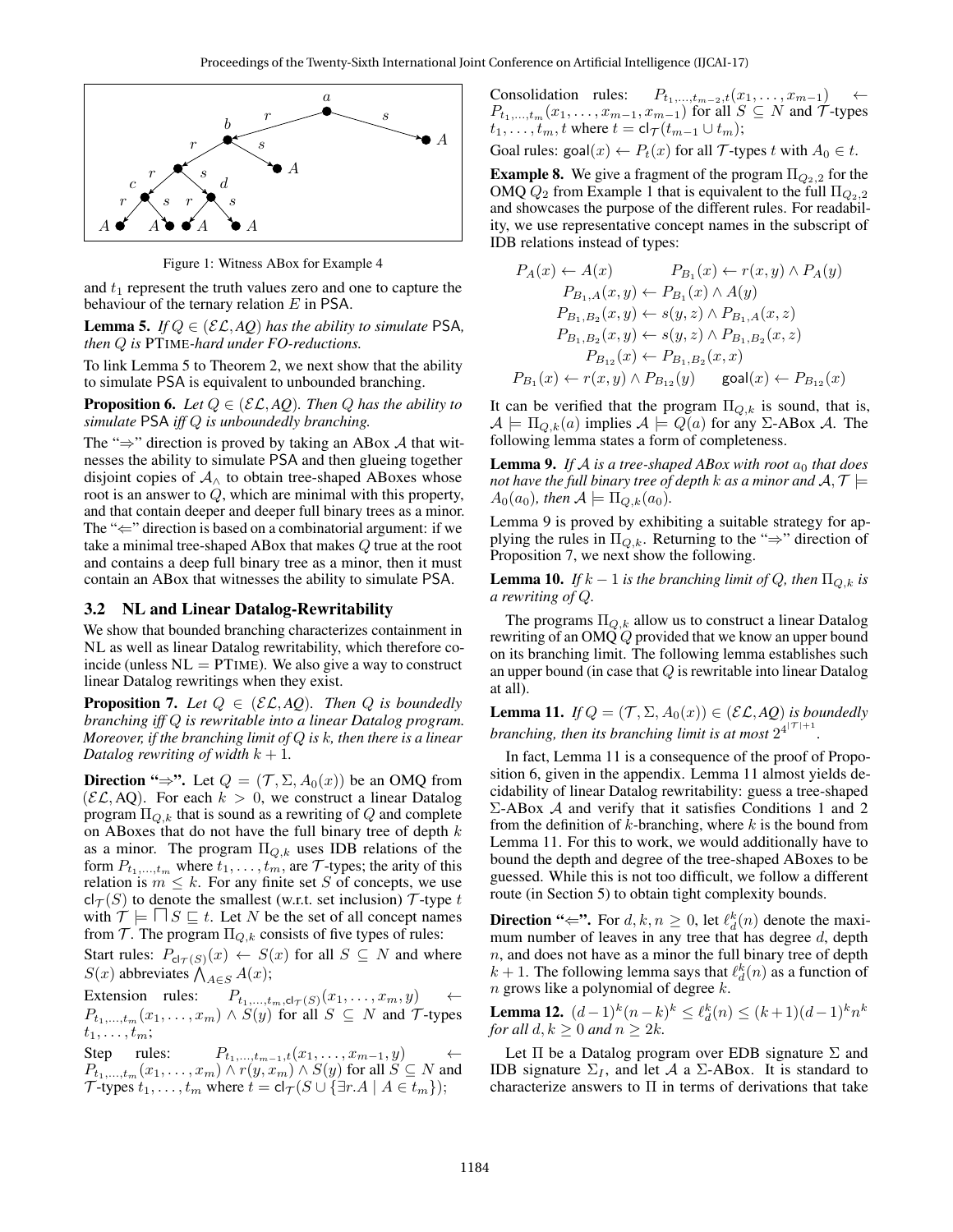the form of a labelled tree, see [Abiteboul *et al.*, 1995] or the appendix. From each derivation  $D$ , one can read off an ABox  $A_D$  in a standard way such that the properties summarized by the following lemma are satisfied.

**Lemma 13.** Let D be a derivation of  $\Pi(a)$  in A,  $\Pi$  of diame*ter* d*. Then*

*1.*  $A_D \models \Pi(a)$ ;

*2. there is a homomorphism h from*  $A_D$  *to*  $A$  *with*  $h(a) = a$ *;* 

*3.*  $A<sub>D</sub>$  has pathwidth at most d.

We are now ready to prove the desired result.

**Lemma 14.** *If*  $Q \in (\mathcal{EL}, AQ)$  *is unboundedly branching, then it is not rewritable into a linear Datalog program.*

The proof, inspired by [Afrati and Cosmadakis, 1989], is by contradiction. Assume that  $Q \in (\mathcal{EL}, AQ)$  is unboundedly branching, but rewritable into a linear Datalog program Π. We choose a minimal tree-shaped  $\Sigma$ -ABox  $\mathcal A$  that contains a full binary tree of very large depth as a minor and such that  $\mathcal{A} \models Q(a_0), a_0$  the root of A. Consider the derivation D of  $\Pi(a_0)$  in A and the associated ABox  $A_D$ . By a sequence of manipulations, we identify a tree-shaped sub-ABox  $\mathcal{B} \subseteq \mathcal{A}_D$ such that  $\beta$  has a very large number of leaves (a consequence of Point 2 of Lemma 13 and the fact that the homomorphism must be surjective due to the minimality of  $A$  and Point 1 of that lemma). By Lemma 12, it follows that  $\beta$  must contain a full binary tree of large depth as a minor and therefore must have high pathwidth, in contrast to Point 3 of Lemma 13.

#### 3.3 Width Hierarchy

The linear Datalog rewritings constructed in the previous section are of unbounded width. We next show that this is unavoidable, in contrast to the fact that every OMQ from  $(\mathcal{EL}, AQ)$ can be rewritten into a *monadic* Datalog program [Baader *et al.*, 2017]. It strengthens a result by [Dalmau and Krokhin, 2008] who establish an analogous statement for constraint satisfaction problems (CSPs). However, while every OMQ from  $(\mathcal{EL}, AQ)$  is equivalent to a CSP (up to complementation [Bienvenu *et al.*, 2014]), the converse is false and indeed the CSPs used by Dalmau and Krokhin are not equivalent to an OMQ from  $(\mathcal{EL}, AQ)$ .

**Theorem 15.** For every  $\ell > 0$ , there is an OMQ from (EL, *AQ*) *that is rewritable into linear Datalog, but not into a linear Datalog program of width* `*.*

To prove Theorem 15, we use the following queries: for all  $k \ge 1$ , let  $Q_k = (\mathcal{T}_k, \Sigma, A_k(x))$  where  $\Sigma = \{r, s, t, u\}$  and

$$
\mathcal{T}_k = \{ \top \sqsubseteq A_0 \} \cup
$$
\n
$$
\{ \exists x. A_i \sqsubseteq B_{x,i} \mid x \in \{r, s, t, u\}, 0 \le i \le k - 1 \} \cup
$$
\n
$$
\{ \exists x. B_{x,i} \sqsubseteq B_{x,i} \mid x \in \{r, s, t, u\}, 0 \le i \le k - 1 \} \cup
$$
\n
$$
\{ B_{r,i} \sqcap B_{s,i} \sqsubseteq A_{i+1} \mid 0 \le i \le k - 1 \} \cup
$$
\n
$$
\{ B_{t,i} \sqcap B_{u,i+1} \sqsubseteq A_{i+1} \mid 0 \le i \le k - 1 \}.
$$

In the OMQ  $Q_k$ , each concept name  $A_i, i \leq k$ , represents the existence of a full binary tree of depth  $i$ , that is, if  $A_i$  is derived at the root of a tree-shaped  $\Sigma$ -ABox  $\mathcal A$ , then  $\mathcal A$  contains the full binary tree of depth i as a minor. Thus, deriving  $Q_k$  at the root implies that  $A$  has the full binary tree of depth  $k$  as a minor.



Figure 2: An ABox of depth 4 whose root is an answer to  $Q_2$  and which is minimal with this property. It has 11 leaves, the largest number of leaves that a binary tree of depth 4 can have, unless it contains the full binary tree of depth 3 as a minor.

Furthermore, for every  $n \geq k$  there is minimal tree-shaped Σ-ABox *A* such that  $Q_k$  is derived at the root, *A* is of depth  $n$ , and  $A$  has the maximum number of leaves that any tree of depth *n* without the full binary tree of depth  $k + 1$  as a minor can have. For the case  $k = 2$  and  $n = 4$ , such an ABox is shown in Figure 2. The concept inclusions  $\exists x . B_{x,i} \sqsubseteq B_{x,i}$  in  $\mathcal{T}_k$  ensure that  $Q_k$  is closed under subdivisions of ABoxes, that is, if A is a  $\Sigma$ -ABox and A' is obtained from A by subdividing an edge into a path (using the same role name as the original edge), then  $\mathcal{A} \models Q_k(a)$  iff  $\mathcal{A}' \models Q_k(a)$  for all  $a \in \mathsf{Ind}(\mathcal{A})$ .

#### **Lemma 16.** *Every*  $Q_k$  *is rewritable into linear Datalog.*

We prove Lemma 16 by showing that each  $Q_k$  is boundedly branching with branching limit k and using Proposition 7.

To show that linear Datalog rewritings of the defined family of OMQs require unbounded width, we first show that they require unbounded diameter and then proceed by showing that the width of rewritings cannot be significantly smaller than the required diameter. To make the latter step work, we actually show the former on an infinite family of classes of ABoxes of restricted shape. More precisely, for all  $i \geq 0$  we consider the class  $\mathfrak{C}_i$  of all forest-shaped  $\Sigma$ -ABoxes in which the distance between any two branching individuals exceeds  $i$  (where a forest is a disjoint union of trees and a branching individual is one that has at least two successors). Since the queries  $Q_k$ are closed under the subdivision of ABoxes, each class  $\mathfrak{C}_i$ contains ABoxes whose root is an answer to the query. The proof of the following is similar to the proof of Lemma 14.

**Lemma 17.** *For any*  $i \geq 0$ ,  $Q_{2k+3}$  *is not rewritable into a lin*ear Datalog program of diameter  $k$  on the class of ABoxes  $\mathfrak{C}_i$ .

We are now ready to establish the hierarchy.

**Proposition 18.**  $Q_{8\ell+13}$  *is not rewritable into a linear Datalog program of width*  $\ell$ *.* 

The proof of Proposition 18 is by contradiction. Assume that  $Q_{8\ell+13}$  is rewritable into a linear Datalog program  $\Pi$  of width  $\ell$  and let k be the diameter of  $\Pi$ . We show that, on the class of ABoxes  $\mathfrak{C}_k$ , there must then be a linear Datalog rewriting  $\Pi'$  of  $Q_{8\ell+13}$  of diameter  $4\ell + 5$ , contradicting Lemma 17. In fact,  $\Pi'$  can be obtained from  $\Pi$  by a sequence of manipulations: first rewrite the rules such that the restriction of rule bodies to EDB relations takes the form of a forest in which there is at most one branching node in every tree, then further rewrite to achieve that each such forest contains at most  $2\ell$ trees, and finally replace each rule with a set of rules of small diameter, slightly increasing the width.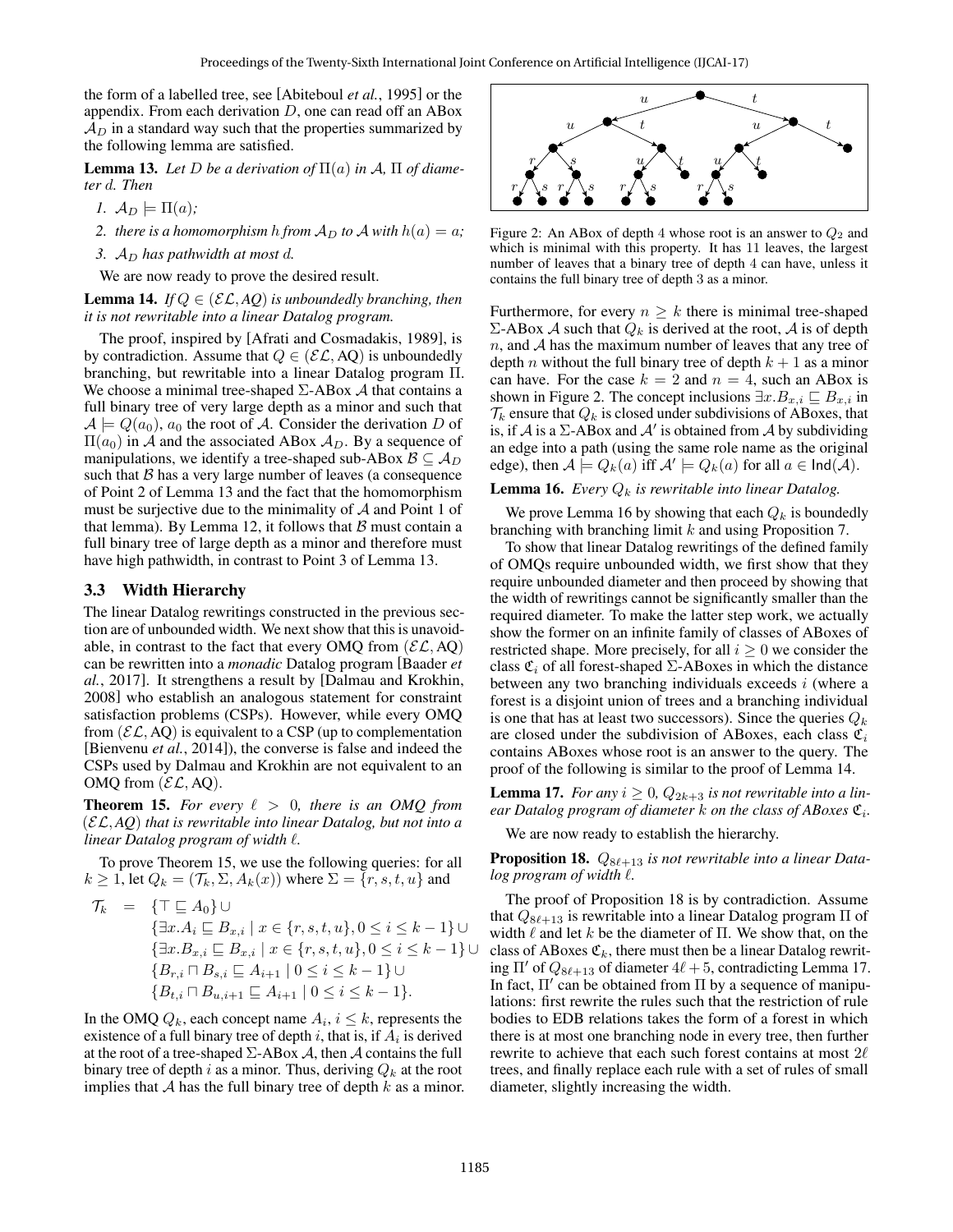### 4  $\wedge$  AC<sub>0</sub> vs. NL: Completing the Trichotomy

We say that an OMQ  $Q = (\mathcal{T}, \Sigma, A_0(x))$  has *unbounded depth* if for every  $k \geq 0$ , there is a tree-shaped ABox A with depth at least k and root a such that  $A, \mathcal{T} \models A_0(a)$  and A is minimal with this property (regarding set inclusion). The following theorem summarizes the results in this section.

**Theorem 19.** For every OMQ  $Q \in (\mathcal{EL}, AQ)$ , one of the *following applies:*

- *1. Q is FO-rewritable and thus in*  $AC_0$ *.*
- *2.* Q *is not FO-rewritable and* NL*-hard.*

*Unbounded depth of* Q *implies* NL*-hardness and delineates the two cases.*

The following characterization of FO-rewritability was established in [Bienvenu *et al.*, 2013].

**Theorem 20.** *Let*  $Q \in (\mathcal{EL}, AQ)$ *. Q is not FO-rewritable iff* Q *has unbounded depth.*

To prove Theorem 19, it thus remains to show that unbounded depth implies NL-hardness. Similarly to the case of PTIME-hardness, the elegant condition of unbounded depth does not directly lend itself to hardness proofs, and we thus establish a second and equivalent characterization. Here, the second characterization is tailored towards NL-hardness proofs via reduction from reachability in directed graphs (REACH).

**Definition 21.** An OMQ  $(\mathcal{T}, \Sigma, A_0(x)) \in (\mathcal{EL}, AQ)$  has *the ability to simulate* REACH iff there are  $\mathcal{T}$ -types  $t_0 \subsetneq t_1$  and a tree-shaped ABox  $A$  with root  $a$  and distinguished non-root individuals  $b, c$  where  $c$  is a descendant of  $b$  such that

1. 
$$
\mathcal{A}, \mathcal{T} \models A_0(a),
$$

$$
2. t_1 = \text{tp}_{\mathcal{A}, \mathcal{T}}(b) = \text{tp}_{\mathcal{A}, \mathcal{T}}(c),
$$

3. tp<sub> $\mathcal{A}_c \cup t_0(c), \mathcal{T}(b) = t_0$ , and</sub>

4. 
$$
\mathcal{A}_b \cup t_0(b), \mathcal{T} \not\models A_0(a)
$$
.

We define  $A_{\text{finish}} = A_b$ ,  $A_{\text{edge}} = A_c^b$ , and  $A_{\text{start}} = A_c^c$ .

The three defined sub-ABoxes can be used in a reduction from REACH to Q. We now prove that unbounded depth implies NL-hardness, proceeding via the ability to simulate REACH. The following lemma is essentially implicit already in [Bienvenu *et al.*, 2013].

**Lemma 22.** *Let*  $Q \in (\mathcal{EL}, AQ)$ *. If*  $Q$  *has unbounded depth, then* Q *has the ability to simulate* REACH*.*

The next lemma is proved similarly to Lemma 5.

**Lemma 23.** Let  $Q \in (\mathcal{EL}, AQ)$ . If Q has the ability to simu*late* REACH*, then* Q *is* NL*-hard under FO-reductions.*

We have completed the proof of Theorem 19, and thus also of the trichotomy.

#### 5 Decidability and Complexity

We first show that an existing reduction in [Bienvenu *et al.*, 2013] yields a variety of relevant hardness results, under various complexity-theoretic assumptions.

Theorem 24. *The following properties of OMQs from* (EL, *AQ*) *are* EXPTIME*-hard: linear Datalog rewritability, containment in* NL *(unless* NL = PTIME*),* NL*-hardness (un* $less L = NL$ *), and* PTIME-hardness (unless  $L = PTIME$ ).

For NL-hardness and PTIME-hardness, the complexitytheoretic assumptions can be dropped when hardness is defined under FO-reductions, as a consequence of the fact that Lemma 5 establishes hardness under such reductions.

Regarding upper bounds, we first recall the known result that it is in EXPTIME to decide whether an OMQ from  $(\mathcal{EL}, AQ)$  is FO-rewritable [Bienvenu *et al.*, 2013] and observe that, by Theorem 19, we also obtain an EXPTIME upper bound for NL-hardness. For linear Datalog rewritability, containment in NL, and PTIME-hardness, we use an approach based on (one-way) alternating parity automata on finite trees (APTAs). Because of space constraints, we can only give a brief sketch. By Theorem 2 and Proposition 6, it suffices to decide whether a given OMQ has the ability to simulate PSA, that is, whether there are  $\mathcal T$ -types  $t_0, t_1$  and a tree-shaped  $\Sigma$ -ABox  $\mathcal A$  that satisfy the conditions from Definition 3. We iterate over all choices for  $t_0, t_1$ , building for each choice an APTA  $\mathfrak{A}_{t_0,t_1}$ that accepts precisely the tree-shaped  $\Sigma$ -ABoxes satisfying the required conditions for the chosen  $t_0, t_1$ .

Theorem 25. *It is in* EXPTIME *to decide whether a given OMQ from* (EL, *AQ*) *is rewritable into linear Datalog.*

Interestingly, it is rather unclear how an EXPTIME upper bound would be established based on the characterization in terms of bounded branching. The following corollary sums up the results obtained in this section.

Corollary 26. *For OMQs from* (EL, *AQ*)*, all of the following problems are* EXPTIME*-complete (under the same complexity theoretic assumptions for the lower bounds as in Theorem 24): linear Datalog rewritability, containment in* NL*,* NL*-hardness, and* PTIME*-hardness.*

Note that Theorem 25 and the results from Section 3.2 give an algorithm that provides a linear Datalog rewriting of a given OMQ if it exists and reports failure otherwise.

#### 6 Conclusion

We plan to extend our analysis to  $(\mathcal{ELI}, AQ)$  where  $\mathcal{ELI}$  is the extension of  $\mathcal{EL}$  with inverse roles. Then the overall picture changes because there are OMQs from  $(\mathcal{ELI}, AQ)$  that express a form of undirected reachability and are L-complete. This also raises the question whether L-completeness coincides with rewritability into symmetric Datalog [Egri *et al.*, 2007]. However, even lifting to  $(\mathcal{ELI}, AQ)$  the results established in this paper such as the dichotomy between NL and PTIME is non-trivial. It would also be interesting to replace AQs with conjunctive queries. As illustrated by [Bienvenu *et al.*, 2013] versus [Bienvenu *et al.*, 2016], this makes the technical development more awkward since it requires to replace tree-shaped ABoxes with (somewhat contrived) ABoxes that are almost a tree. It might be more elegant to directly move to frontier-one tuple generating dependencies [Baget *et al.*, 2009]. It would also be interesting to study the size of linear Datalog rewritings, to find ways to construct such rewritings that are efficiently executable, and to analyze empirically whether linear recusion is sufficiently well optimized in SQL database systems to support the rewritten queries.

### Acknowledgements

The authors were funded by ERC consolidator grant 647289.